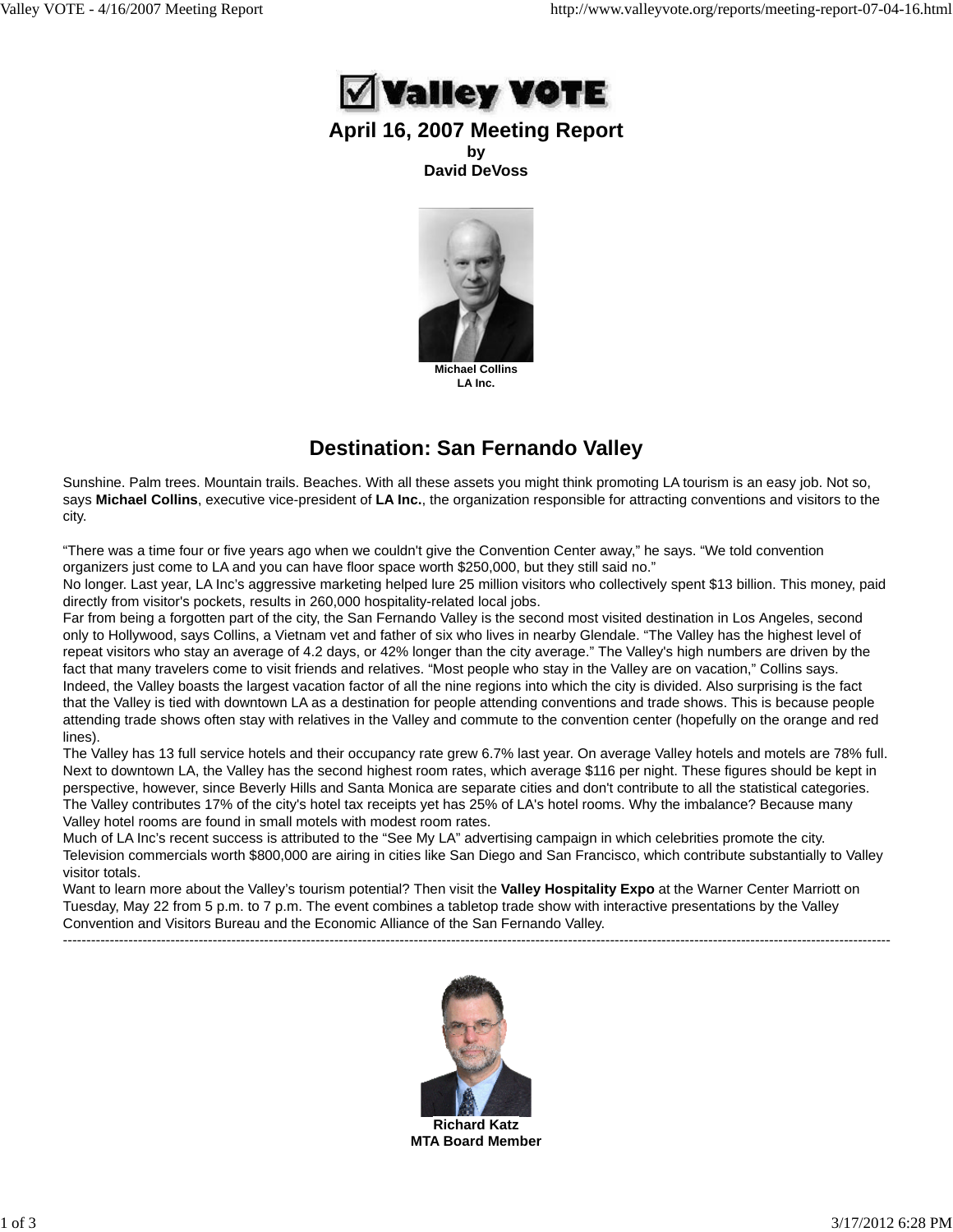## **Silver Buses not Silver Bullets**

MTA board member Richard Katz, an LA Times-certified "friend of Antonio" who won acclaim for his leadership role in the Valley's 2002 campaign for cityhood, rounded out a fact-filled evening, giving Valley VOTE members an insider's assessment of the city's traffic situation.

"When it comes to traffic people want a silver bullet, but there isn't one," says Katz. "I used to think \$3 (a gallon) gas would be a habit changer, but is up to \$3.25 with barely a ripple (in commuting behavior)."

There are significant advances, however. Katz notes that ridership on the Orange Line is way ahead of schedule and the 101/405 interchange improvement is the only design/build project the legislature approved last year. Sacramento did try to eliminate money set aside for carpool lanes on the San Diego freeway, but the Governor, Mayor and Assembly Speaker successfully argued for its retention so that soon a carpool lane will run from the 118 freeway all the way to the LAX exit at Century Blvd.

"The key is to have these lanes connect to something," says Katz. "That's why we're working on completing that system by extending the Expo Line from downtown to Santa Monica and making Olympic and Pico Boulevards one way streets."

Does LA's transit future lie underground or on the surface? In the near term, buses probably are the solution. "The red buses that run down Ventura Blvd. are successful - and not just with the transit dependent – at getting people from A to B fast. I give the Mayor a lot of credit for being focused on short term solutions like filling pot holes and (creating) left turn lanes."

Car pooling and ride sharing, traditional solutions that people support for everybody but themselves, remain on the table. But completing the 710 freeway and eliminating bottlenecks like where the 110 narrows to two lanes at the 134 also need immediate action.

Could greater urban density lead to less traffic congestion? Katz believes so, if the increased density comes in the form of urban infill next to train stations and other transit hubs. Says Katz: "There are three times as many jobs on the Westside as there are housing units. That's why the 405 is so crowded."

Katz says Los Angeles residents need to change their transit habits before real progress can be realized. "It's nice that many celebrities now are putting biodiesal in their Hummers," he smiles. "But the environment would improve faster if they would take the train to the academy awards."

### *Mixed Signals from LAWA*

"I expressed relief last year that LAX expansion was proclaimed dead at the Settlement Agreement Press Conference," says Denny Schneider, Valley VOTE's eye on Los Angeles World Airports. "Alas, it may not as dead as we hoped."

The Specific Plan Amendment Committee meetings continue, says Schneider, but next month "a Notice of Preparation," the official notification of an Environmental Impact Review, for a new series of master plan changes will include a plan that imposes community impacts worse than the Master Plan discarded by the Settlement Agreement.

LAWA has given way on many issues but it continues to push for project elements that include a new, independent Airport Complex a couple of miles west of the original LAX, a new ring road access, and a north runway complex expansion that increases LAX capacity.

LAWA claims they want to mitigate environmental impacts and there's no expansion because there is a gate cap until 2020, notes Schneider. But it's like building a new freeway off ramp ending in your community and putting a chain link fence across it with a sign, "not an exit." Their continued excuse for runway movement closer to communities as well as runway lengthening is "safety." Several public meetings and a trip to Washington failed to convince anyone. At the end of this month six more "studies" will be released in an attempt to convince our elected officials that a problem exists.

One has to wonder what these yet to be seen studies could say that justifies spending billions of dollars when less expensive, alternative improvements like better FAA tower staffing and improving aircraft status light systems on the runways exist.

### *Mixing It Up*

Mixed-use housing is pretty much what the name implies: commercial usage on the ground floor and residential units or hotel rooms above.

The concept has long been used on the East Coast and in other countries," says Valley VOTE treasurer Vic Viereck. "Now mixed-use units are proliferating in Los Angeles and the Valley.

The new zeal for mixed-use housing is traffic driven. By having stores and residential units in the same complex, there should be less traffic from people driving to and from stores and their employment. Mixed-use developments are being built along Hollywood Blvd. and above the subway terminal at Wilshire Blvd. and Vermont Avenue. A Valley Glen development by Chris Allen of Dasher-Lawless is planned for the North side of Victory Boulevard, between Ethel and Fulton. That development, which replaces an old apartment complex, will have shops, restaurants, and an upscale market on the first floor topped by 109 market rate condominiums. In North Hollywood, along Lankershim Boulevard a mixed use building is nearing completion. Next to the NoHo Commons many apartments, including loft units, have been and are being built. Shopping, subway and bus transportation, and entertainment will all be within a short walk.

"My hope is the Los Angeles City Council will support such developments, as long as they do not significantly replace single family neighborhoods," says Viereck. "More ways need to be utilized to develop housing and offset the City Council's tendency to destroy affordable housing through draconian restrictions and redistribution of owners assets."

### What's Universal Up To?

Polly Ward , who monitors Neighborhood Councils for Valley VOTE, presented a schematic of the mega project Universal hopes to develop adjacent to its existing studio and backlot. According to Ward, it will be a complete village. Just how big will this village be? Universal offers to meet with 20 people from Valley VOTE. Ward will ask the developers to address our entire membership.